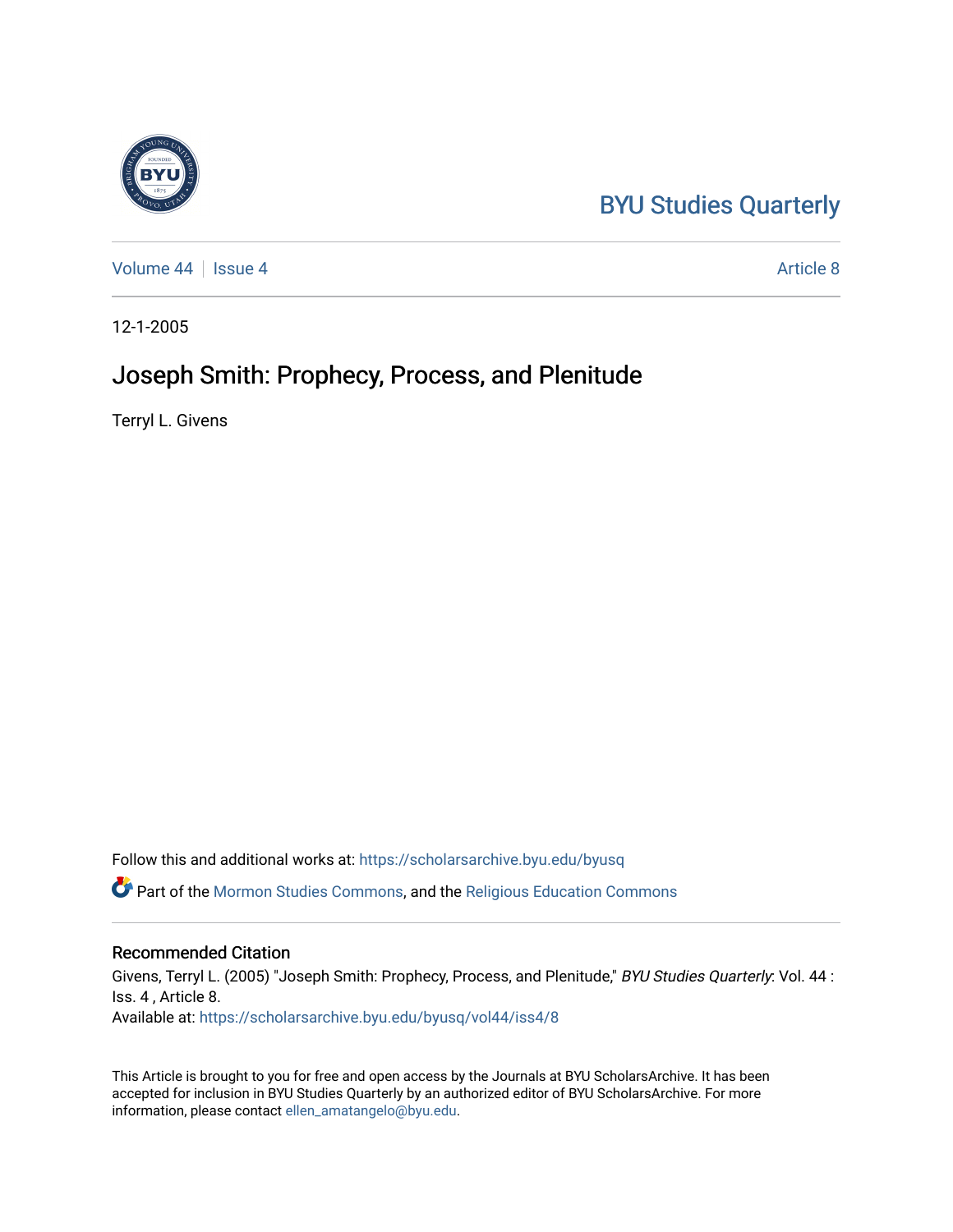# **Joseph Smith: Prophecy, Process, and Plenitude**

*Terryl L. Givens*

Joseph Smith was an explorer, a discoverer, and a revealer of past<br>worlds. He described an ancient America replete with elaborate Toseph Smith was an explorer, a discoverer, and a revealer of past detail and daring specificity, rooted and grounded in what he claimed were concrete, palpable artifacts. He recuperated texts of Adam, Abraham, Enoch, and Moses to resurrect and reconstitute a series of past patriarchal ages, not as mere shadows and types of things to come, but as dispensations of gospel fullness equaling, and in some cases surpassing, present plenitude. And he revealed an infinitely receding premortal past—not of the largely mythic Platonic variety and not a mere Wordsworthian, sentimental intimation—but a fully formed realm of human intelligences, divine parents, and heavenly councils.

 My topic focuses first on this process of recovery, not its products. That will lead me to say a few things about the cumulative meaning for Joseph Smith of the past, of the worlds he discovered.

 One of the great challenges in dealing with Joseph Smith, historically, has been the difficulty of meeting him on his own terms. More than anything else, Joseph labored to free himself from the burdens of theological convention, intellectual decorum, and—perhaps most especially—the phobia of trespassing across sacred boundaries. Although several attempts have been made to situate Joseph with respect to the paradigm shift of the early nineteenth century that we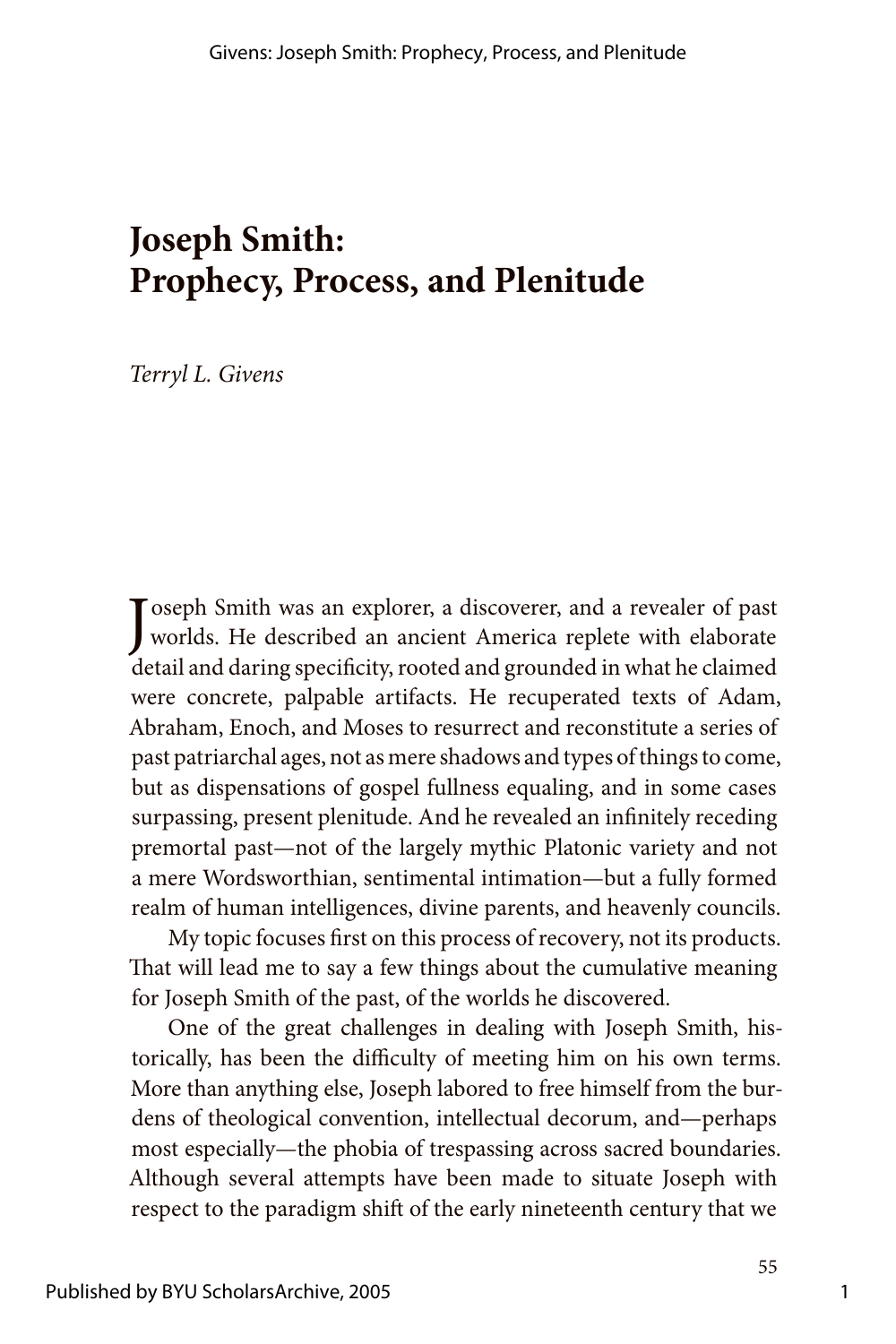call Romanticism, these efforts have still failed to fully appreciate Joseph and to meet him in the context of what we could call Romantic discourse. From Jean Jacques Rousseau's meandering "Reveries" to Samuel Coleridge's "Kubla Khan" and other partial dream-visions, to Schlegel's literary magazine, *Athenaeum Fragments*, the entire era was dominated (in literature but also in music and even landscape) by images of the remnant, the fragment, the ruin, the shard. Such indications of tentativeness, of searching exploration, or of residual hints and vestiges reaffirmed the Romantics in their refusal to ever see writing as final, utterance as complete, or discursive thought as definitive. Systematization is, in this regard, stultifying, deadening, and almost always derivative. "I must create my own system," insisted the mercurial William Blake, "or be enslaved by another man's."<sup>1</sup> The dynamic, active, ongoing *process* of creating meaning is primary to the Romantics—not the finality or polish of the final product.

 Like Blake, Joseph Smith almost always put himself in an agonistic, if not antagonistic, relationship to all prior systems. Consistent with other Romantic thinkers from Malthus to Hegel to Darwin, Joseph believed that struggle, opposition, and contestation are not just the essence of personal probation and growth but also describe an intellectual dynamic that moves us ahead in our quest for understanding. "I am like a huge, rough stone rolling down from a high mountain," Joseph said, "and the only polishing I get is when some corner gets rubbed off by coming in contact with something else, striking with accelerated force against religious bigotry, priestcraft, . . . the authority of perjured executives . . . and corrupt men and women."² These words are not a description just of his character development, but also a delineation of his intellectual modus operandi—exploring the limits, challenging conventional categories, and engaging dynamically with the boundaries, all in the interest of productive provocation. Or as he said more simply, shortly before his death, "'By proving contraries,' truth is made manifest."<sup>3</sup>

 Let me illustrate this epistemology in the case of Joseph Smith. Joseph paid as much attention to the process of true religion as to the content. I have argued elsewhere that the Book of Mormon is the prime instance of this.<sup>4</sup> The history of that scripture's reception clearly demonstrates that the Book of Mormon was both valued and reviled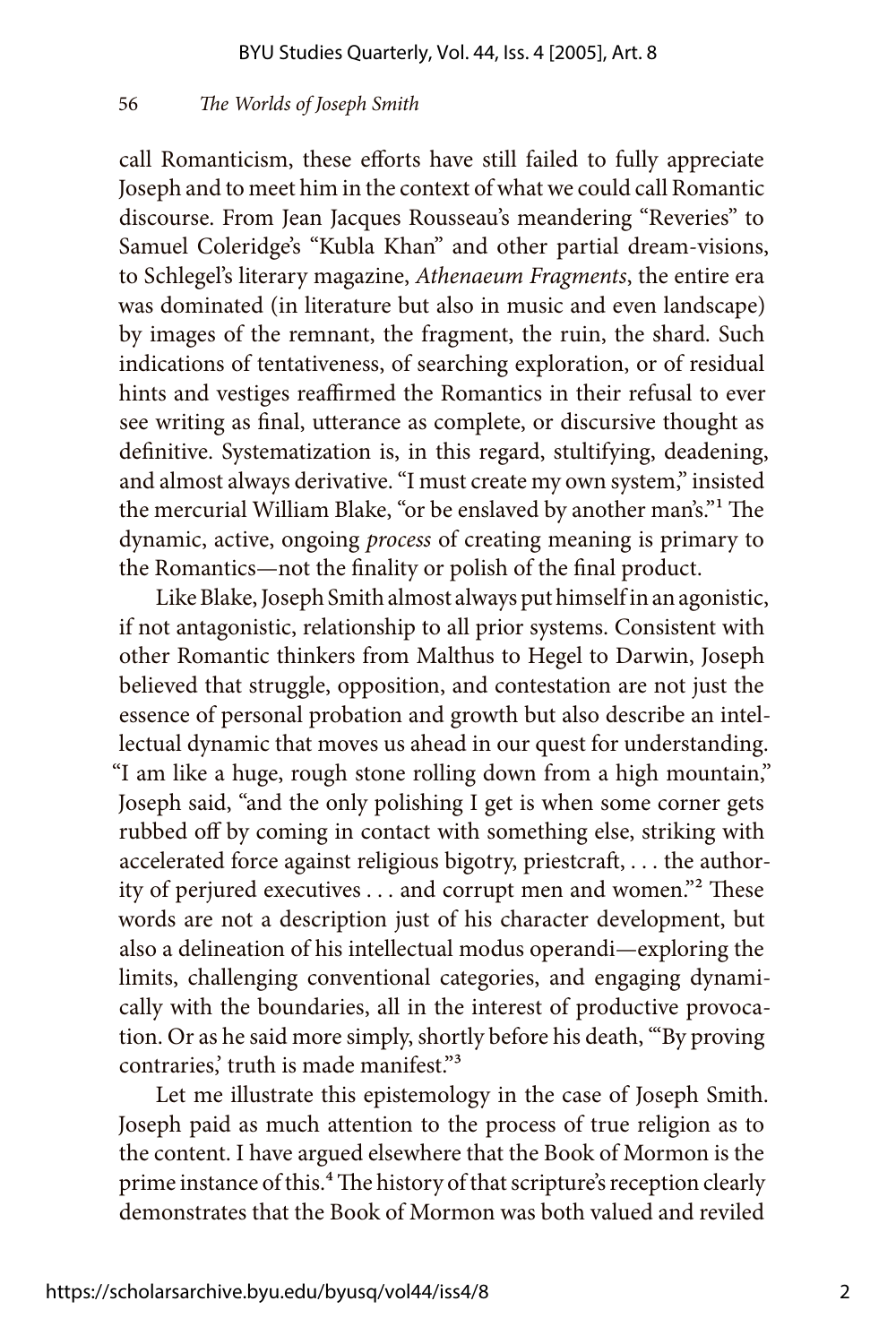for the same reason: not its content, but its dramatic enactment of the principle of continuing revelation and an open canon.

 I think it is clear that Joseph considered this process, not the particulars revealed thereby, as the cardinal contribution of his calling. So did his closest associates. On New Year's Day 844, Parley P. Pratt published Mormonism's first piece of fiction in the *New York Herald*. It was a comic dialogue entitled "Joseph Smith and the Devil." In this humorous but earnest piece, the devil insists to the Prophet Joseph that contrary to popular beliefs, he, the devil, really is in favor of "all creeds, systems and forms of Christianity, of whatever name and nature; so long as they leave out that abominable doctrine which caused me so much trouble in former times, and which, after slumbering for ages, you have again revived; I mean the doctrine of direct communication with God."<sup>5</sup>

 Certainly what Joseph revealed was important—and frequently revolutionary. A quick overview of his teachings on God and man, for instance, shows not just eruptions of novelty, but a thoroughgoing endeavor to overturn the most sacred tenets of cultural Christianity. He summarily repudiated the God of the creeds by preaching a deity who has a body, parts, and passions. Then he—almost cursorily evaluated, dismissed, and reconceptualized answers to the three great questions of human existence. First, where do we come from? St. Augustine asked the question, "Did my infancy follow some earlier age of life? Before I was in my mother's womb, was I anywhere? Was I anyone?"<sup>6</sup> But Augustine gave it up as a great unknown. Second, what is our nature and purpose? "What could be worse pride," Augustine asks in bitter self-reproach, "than the incredible folly in which I asserted that I was by nature what You are?"<sup>7</sup> Contrast this with Joseph's emphasis on innocence, freedom, agency, accountability, liberty—these are the words that filled Joseph's mind, while other religionists were painting a portrait of "utter depravity," "corrupted nature," inherited guilt, predestination, and determinism. Not just Christendom, but as Louis Menand writes, "almost every nineteenth-century system of [Western] thought" was haunted by fatalism, mechanical or materialist determinism.<sup>8</sup> Third, where are we going? In reference to the final judgment, Joseph writes in the "Olive Leaf" revelation, "And they who remain shall also be quickened; nevertheless, they shall return again to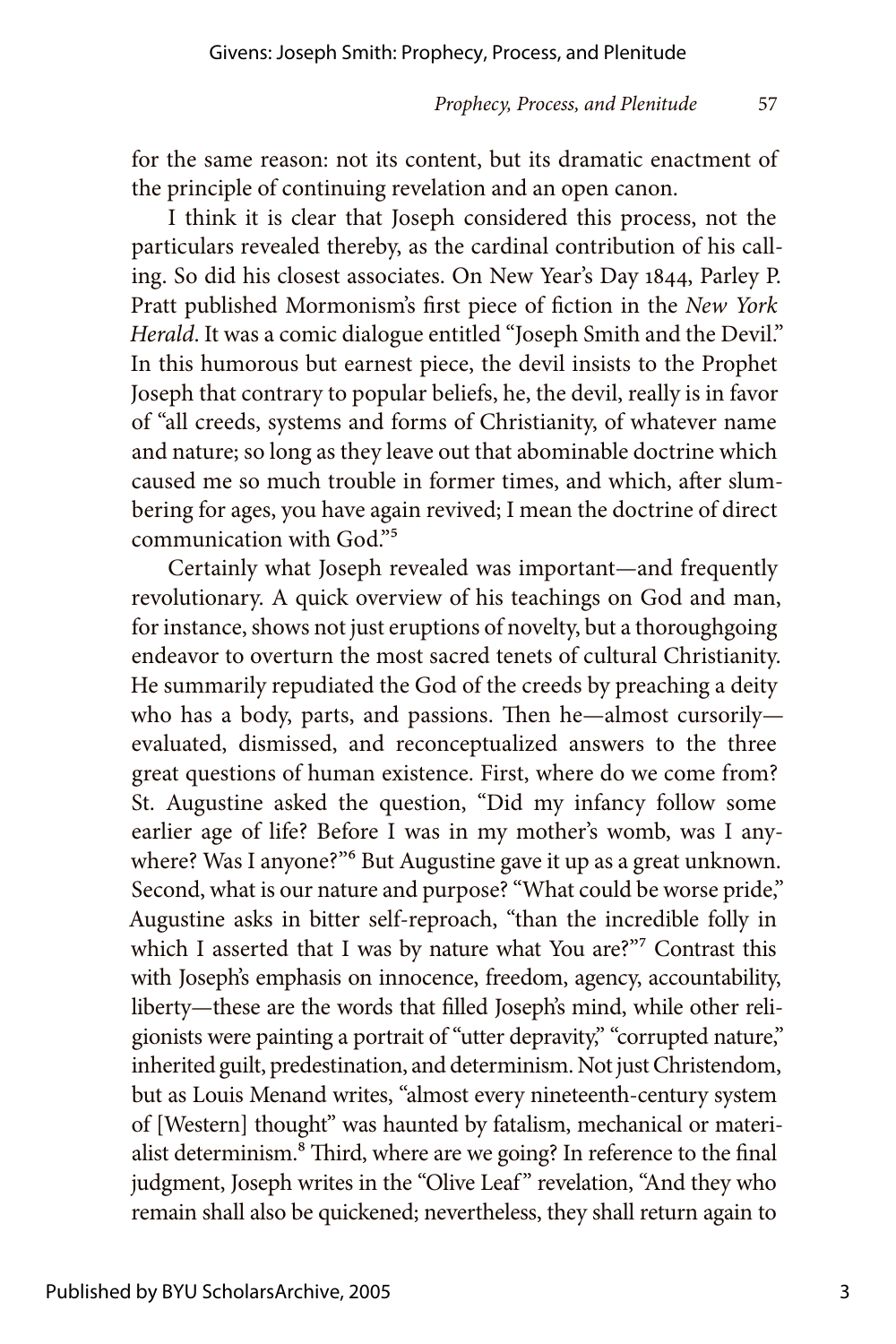their own place, to enjoy that which they are willing to receive, because they were not willing to enjoy that which they might have received" (Doctrine and Covenants 88:32). The question he poses to the human family is, what are we willing to receive? The divine potential of human destiny is limited only by our own unwillingness to receive the infinite opportunities God lays before us—even godhood itself.

 Human acceptance of the serpent's invitation to "be as gods" (Genesis 3:5), according to the commentators, was the primal instance of human sinfulness. This audacity was likewise the most heinous of all human evils in Dante's catalog of evil. So profoundly wrong was it, his angelic guide explained, that "man, in his limits, could not recompense: / for no obedience, no humility, / he offered later could have been so deep / that it could match the heights he meant to reach / through disobedience."<sup>9</sup> As one of Dante's editors paraphrases, "Only the act of infinite humility whereby Christ became incarnate and suffered the Passion, could compensate for the infinite presumptuousness of man."<sup>10</sup> This fearsome presumption is what motivated an entire tradition of indignation. Jonathan Edwards, echoing Dante's horror, found "human rebellion against such perfection [holiness that was infinitely beyond human standards] so infinitely evil as to warrant eternal punishment."<sup>11</sup> Only Lucifer's attempted emulation of deity ("I will be like the most High" [Isaiah 4:4]) can equal, even as it foreshadowed, such titanic insolence.

 I rehearse these specific examples, not to establish a basis for appraisal or a historical context, but to emphasize their common denominator: the ongoing elaboration of theological positions that stood in dramatic juxtaposition—in audacious or brash or blasphemous opposition some would say—to the status quo. Joseph knew that it was this collapse of sacred distance, the enunciation of the forbidden, the articulation of the ineffable, the concretization of the abstract, and the invasion of sacred space, that characterized both the bane and boon of his calling. In a letter to his attorney, Mr. Butterfield, he wrote,

I stated that the most prominent difference in sentiment between the Latter-day Saints and sectarians was, that the latter were all circumscribed by some peculiar creed, which deprived its members the privilege of believing anything not contained therein, whereas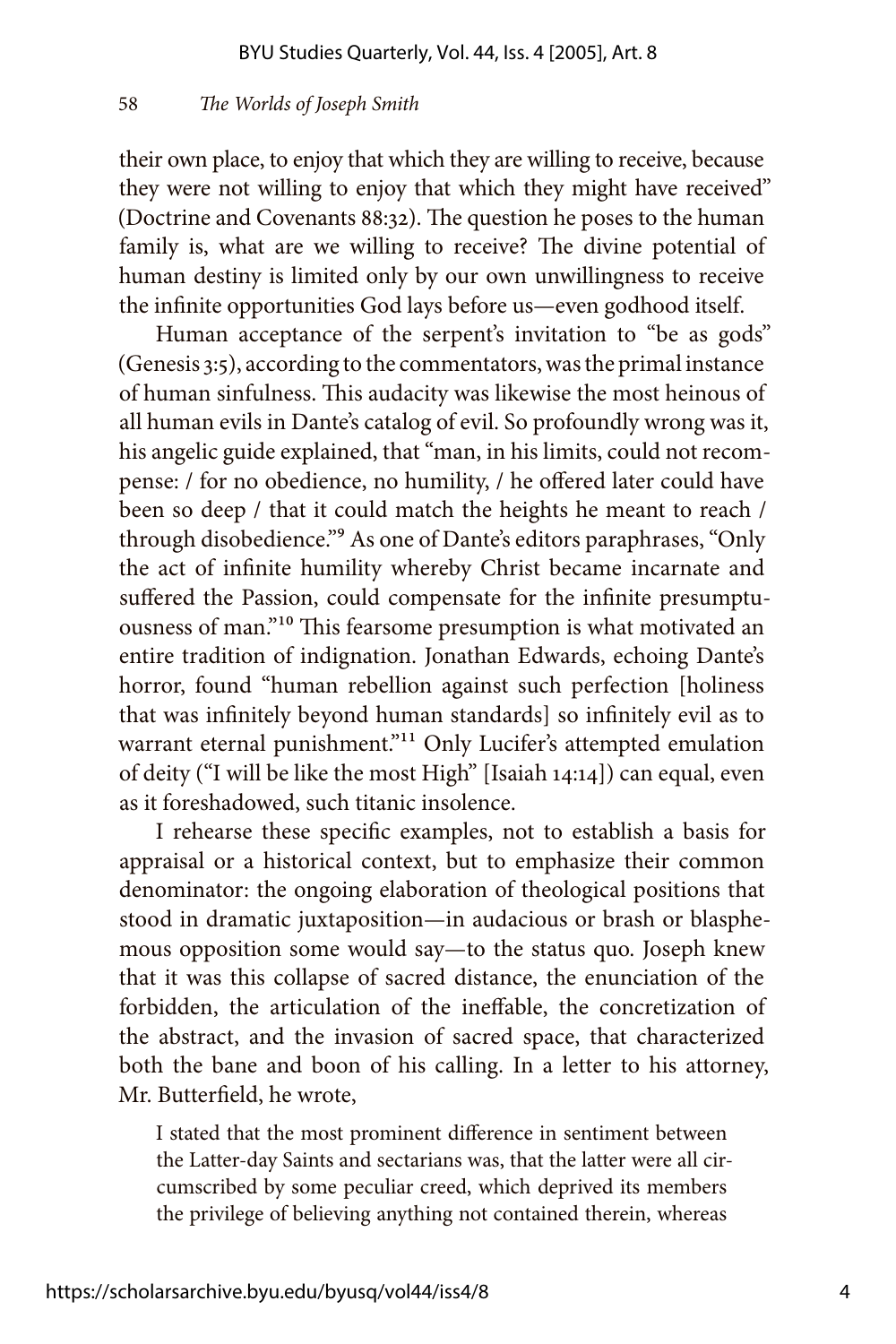the Latter-day Saints have no creed, but are ready to believe all true principles that exist, as they are made manifest from time to time.<sup>12</sup>

This resistance to formal creeds, to a closed canon, and to conventional opinion are all so many versions of resistance to finality, to fixity, or what he called "circumscription"—being bound and hemmed in by orthodoxy. Elsewhere, he declared that "the first and fundamental principle of our holy religion" is to be free "to embrace all, and every item of truth, without limitation or without being circumscribed or prohibited by the creeds or superstitious notions of men, or by the dominations of one another."<sup>13</sup>

 But Joseph also recognized that the agonistic nature of his thinking was beyond the capacity of even his followers to fully absorb:

But there has been a great difficulty in getting anything into the heads of this generation. It has been like splitting hemlock knots with a corn-dodger for a wedge, and a pumpkin for a beetle. Even the Saints are slow to understand.

 I have tried for a number of years to get the minds of the Saints prepared to receive the things of God; but we frequently see some of them, after suffering all they have for the work of God, will fly to pieces like glass as soon as anything comes that is contrary to their traditions: they cannot stand the fire at all.<sup>14</sup>

At other times and places Joseph similarly hinted that he was constrained by a world, and even a following, that was unwilling, or incapable, of countenancing his ever-growing audacity, heterodoxy, and innovation.

 To one of his friends, he lamented that "he did not enjoy the right vouchsafed to every American citizen—that of free speech. He said that when he ventured to give his private opinion on any subject of importance, his words were often garbled and their meaning twisted, and then given out as the word of the Lord because they came from him."<sup>15</sup> His insistence that his pronouncements did not always carry prophetic weight was not just a safety net or convenient means of prudent retreat. It meant that the process, the ongoing, dynamic engagement, the exploring, questing, and provoking dialectical encounter with tradition, with boundaries, and with normative thinking should not be trammeled or impeded with clerks and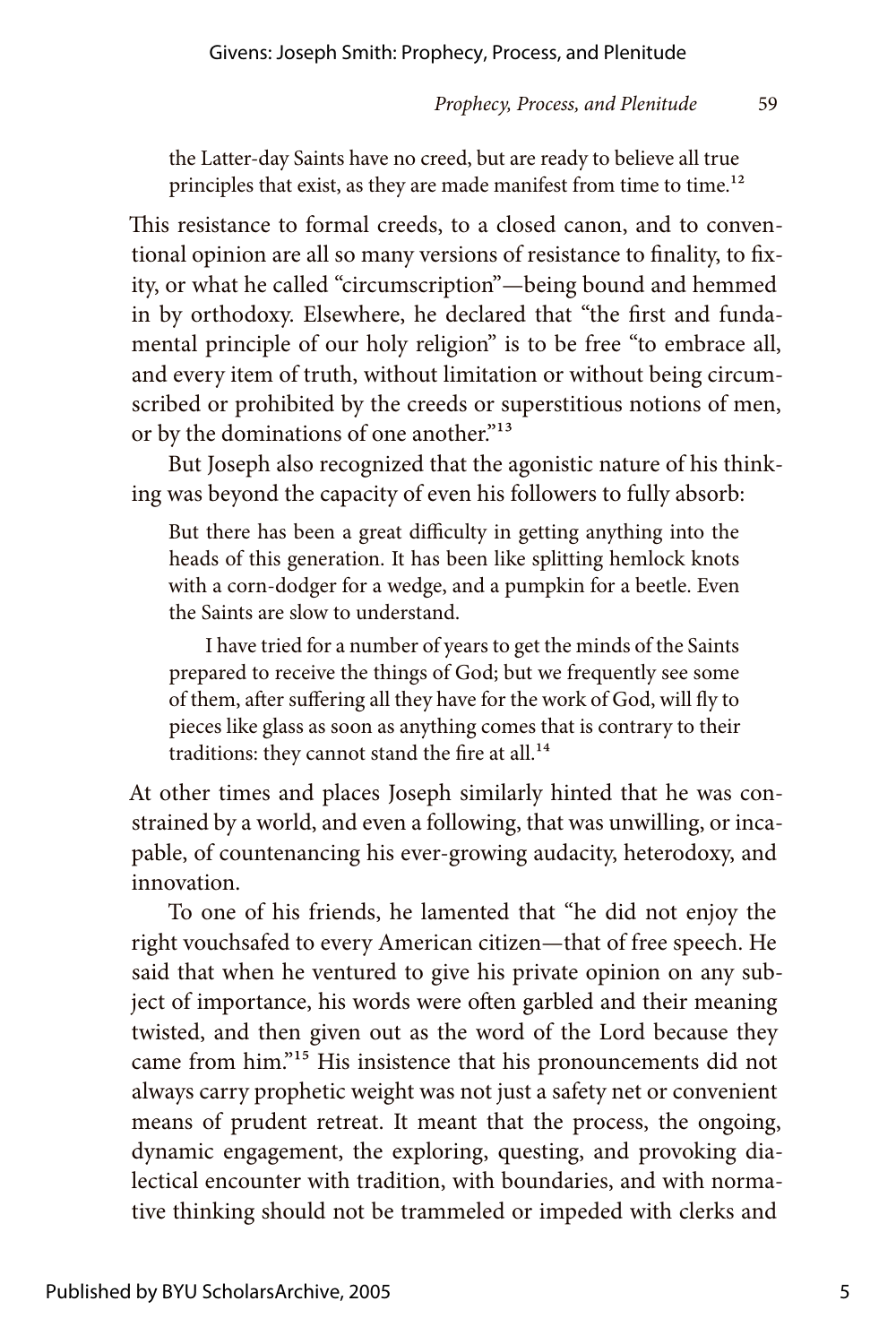scribes looking for a final word, interrupting a productive process of reflection, contestation, and creation. Sometimes, it would appear, he merely wanted the privilege of thinking out loud, but that is difficult when surrounded by court stenographers with their sharpened pencils. I imagine, in this regard, he would have seconded the memorable protest of Virginia Woolf: "I should never be able to fulfill what is, I understand, the first duty of a lecturer—to hand you after an hour's discourse a nugget of pure truth to wrap up between the pages of your notebooks and keep on the mantel-piece for ever."<sup>16</sup>

 A study of Joseph Smith seems to always come back to the dynamics of the revelatory process, rather than the finality of a polished product; the structure of his thinking, rather than the end result of his thought. One of these dynamics in particular has enormous repercussions for a philosophy of history and for Joseph's recovery of both past and future worlds. I am referring to Joseph's integration of the divine into the historical, and the historical into the divine, a process that could be said to have begun when he experienced his first epiphany in the woods of upstate New York. Of course, any personal encounter with God represents a collapse of sacred distance, an intersection of the transcendent, the heavenly, and the divine, with the personal, the earthly, and the human. But Joseph inaugurated a pattern that would increasingly intensify the collapse of those two domains, creating in the process a radical reconceptualization of sacred history. As he translated the Book of Mormon, he found several things about the experience to be the subjects of ancient holy writ, including his own role in the process, the commencing rise of the restored church, and even the particulars of his friend Martin Harris's visit to Columbia professor Charles Anthon. Scriptural mythology became historical script. When he reached the account of Christ's visit to the Nephites inhabiting ancient America, the episode recontextualized the Incarnation itself. That divine condescension into mortality—the primary miracle of Christian history whereby the full eruption of the divine into human history is a unique event, producing a spate of mythic reverberations—became in Joseph Smith's expanding vision only one of an extensive series of historical iterations, evidence of the complete and literal interfusion of the human by the divine.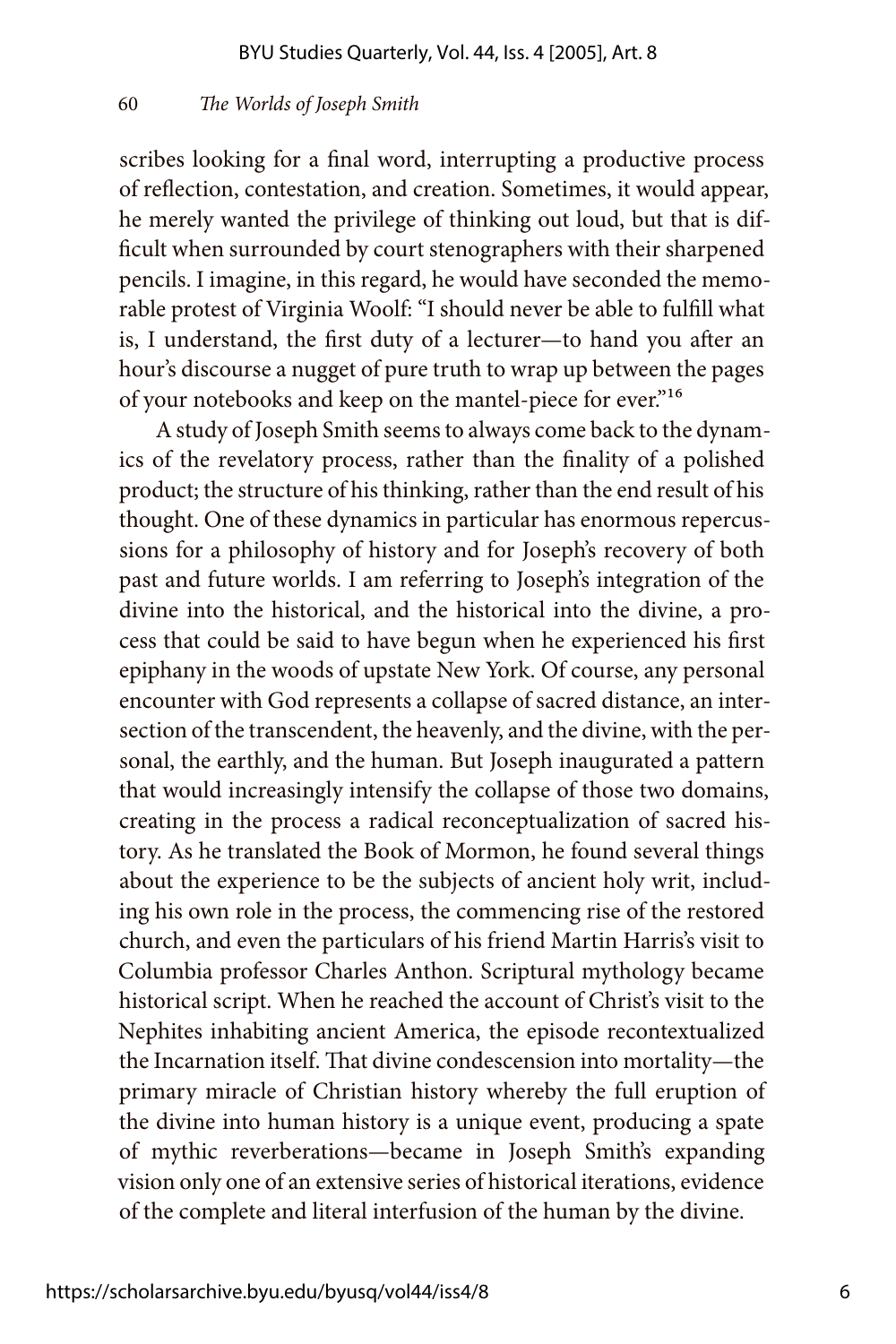This development pushes us in a direction opposite the dominant trend of modernity described by the religious scholar Wilfred Cantwell Smith. "With the relatively recent rise in Western consciousness . . . of the new sense of history," he writes, "and the (consequent?) careful and rigorous distinction between history and myth, . . . what happened by and large was that the West opted for history and rejected myth." Regarding a scriptural event like the earth's creation, for example, he writes, "We may recognize now that the problem . . . [is] the notion that one is dealing here with historical time, rather than mythical time."<sup>17</sup> But with Joseph, *all we have* is historical time—but it is transformed into a dimension that extends infinitely in both directions.

 Joseph understood the prophetic role in ways that furthered this project. We have been raised to believe that archaeologists and textual scholars recover history and the determinate and earthy past, while the future—eschatology in particular—is the province of prophets and visionaries. The Day of Judgment and millennial events are the stuff of faith and shadow. But from the day Joseph relied upon prophetic authority and sacred artifacts to recover the words and deeds of Nephi, a sixth-century-bc Israelite who migrated to the western hemisphere and founded a civilization, he elided the enormous psychological and experiential distance that separated the down-toearth world from the metaphysical.

 C. S. Lewis has suggested the enormous psychological investment we have in maintaining the fundamental distinction of separating the human and the divine and hints at the crisis their conflation would occasion:

[When] the distinction between natural and supernatural . . . [breaks] down, . . . one realise[s] how great a comfort it had been—how it had eased the burden of intolerable strangeness which this universe imposes on us by dividing it into two halves and encouraging the mind never to think of both in the same context. What price we may have paid for this comfort in the way of false security and accepted confusion of thought is another matter.<sup>18</sup>

Joseph Smith did not allow us such comfortable dichotomizing.

 I want to move in another direction now and discuss the totality of his thought—conceived not exactly as system, for he was not a systematic thinker, and he does not present us with enough materials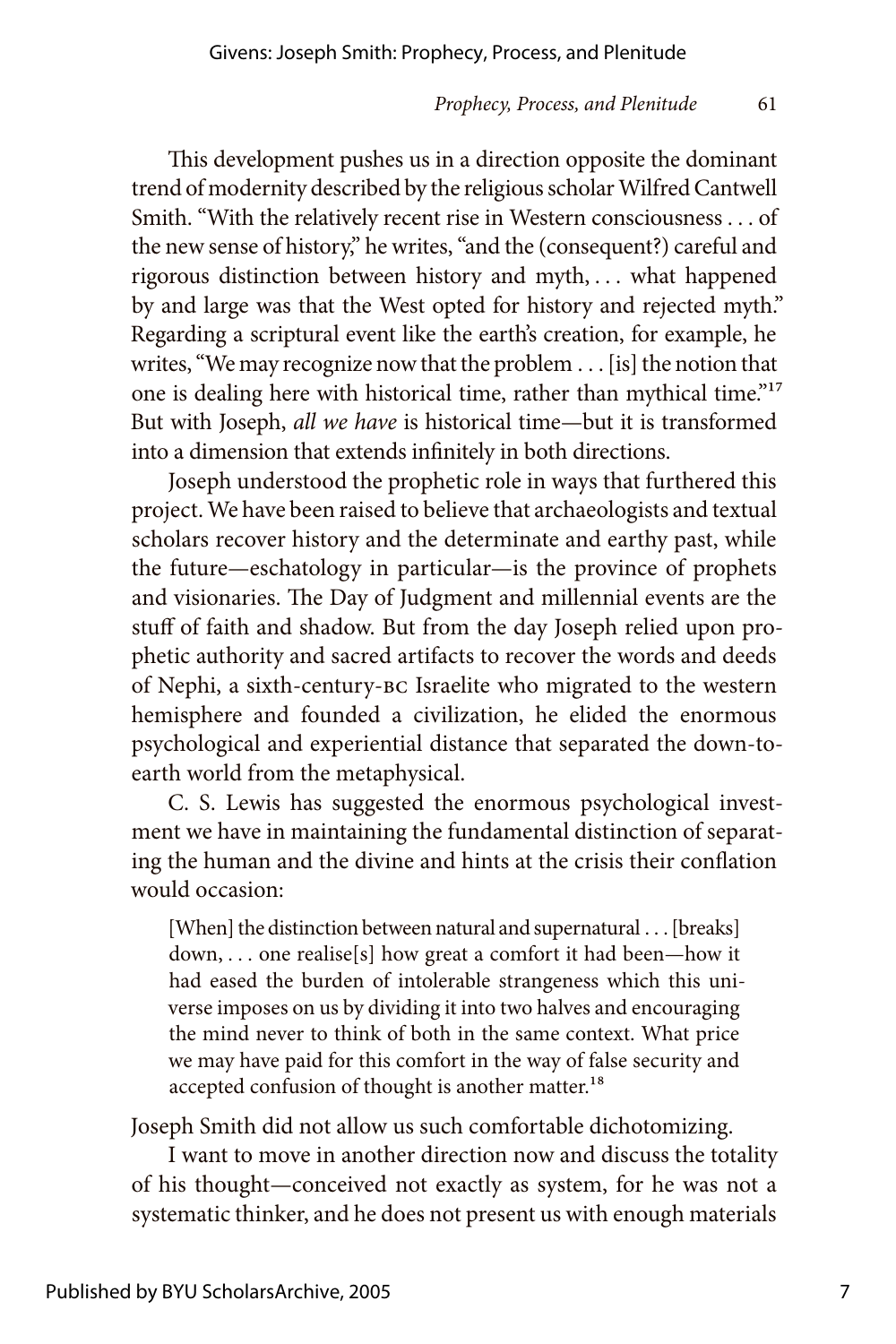to fashion a comprehensive theology. But I think we can nonetheless say something about what all of his thinking and revealing and speculating was tending toward. If we trace out briefly the evolution of Joseph's prophetic career, we can mark a decisive turn sometime in 1830. When he went to that grove as a fourteen-year-old youth, he was only asking a private question in a personal prayer. And what he found was, he thought, a revelation of purely personal significance. As he said to his mother, "I have learned for myself that [such and such a church] is not true" (Joseph Smith–History :20). He had no clear intimation of future projects and heavenly callings. It was not until he was seventeen that he tells of an angel of light appearing in his room, telling him that God had a work for him to do. That work, as he soon learned, was the translation of the Book of Mormon. It would appear as he labored on that project that he still did not dream of any greater calling or mission. It was not until March 1829, just a few months before he finished that considerable task, that the Lord first mentioned to Joseph, "the beginning of the rising up and the coming forth of [his] church out of the wilderness" (Doctrine and Covenants 5:4).

 Accordingly in April 830, Joseph complied with that directive and organized a church. But even then he did not know that this church was not just another restorationist congregation with a few dozen members and a new revelation. He had yet to learn that this church, so called, was to become much more. And so it was that in December after that humble meeting of six men and onlookers in Fayette, Joseph was commanded to gather his followers and actually "assemble together at the Ohio" (Doctrine and Covenants 37:3). Thus it came to pass that the "little flock" (Doctrine and Covenants 6:34) was now set on the path to become a people, the kingdom of God on earth, the rock cut without hand from a mountain that would roll forth and fill the earth.

 But as his religious sphere of influence grew, so did his revelatory scope. Joseph Smith initially conceived of the Book of Mormon as "a record of a fallen people" (Doctrine and Covenants 20:9). It was presented to the world, in the first generation of the church especially, as a history of the American Indian. Its status as sacred scripture depended, first, on the fact that it was written by ancient prophets as sacred history, and second, on the fact that it bore the modern traces of the sacred, manifest through its miraculous transmission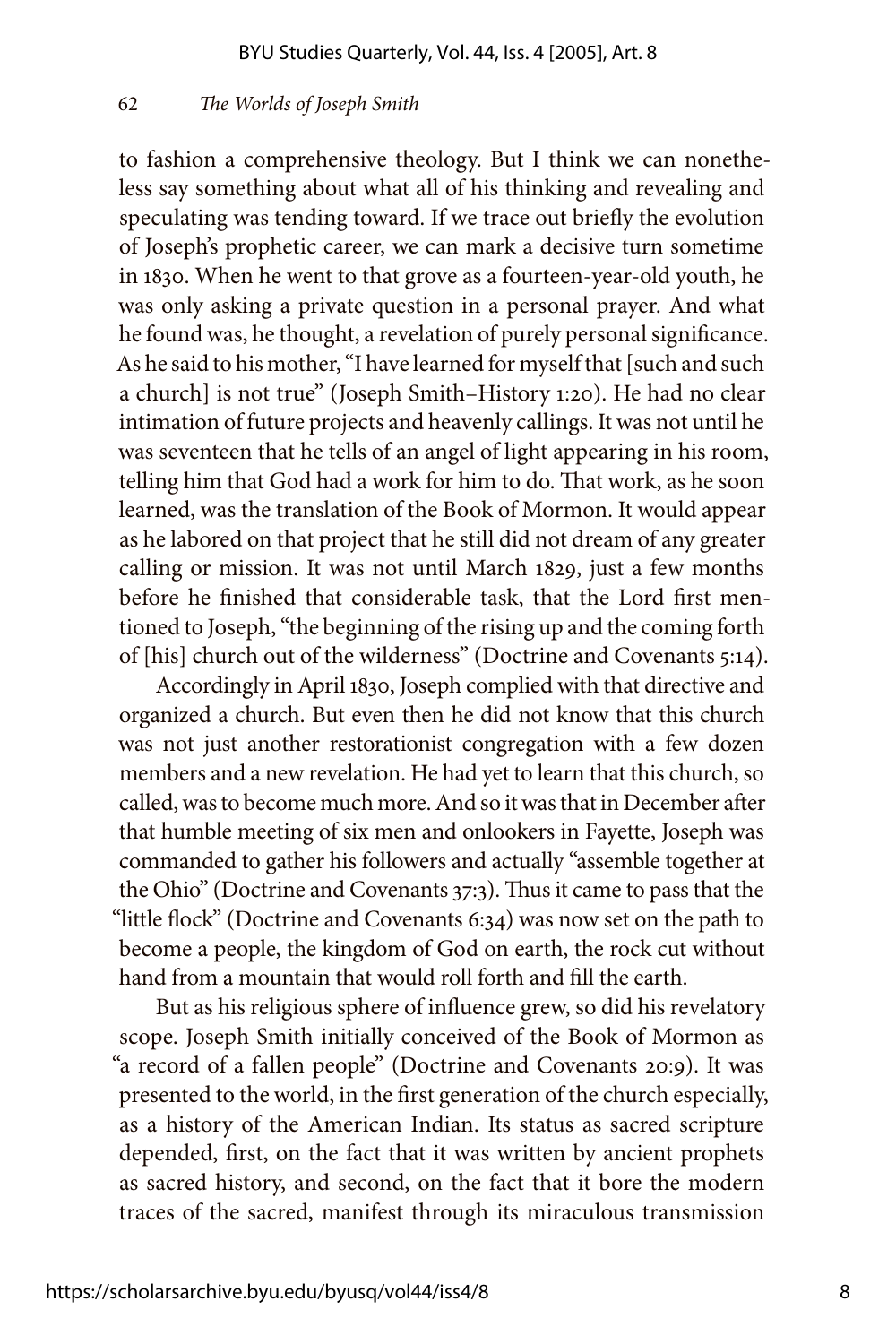and translation. Its relationship to the Bible evolved and continues to do so. Originally, the Book of Mormon derived much of its authoritative weight *from* the Bible. But at the same time, of course, the elevation of the Book of Mormon to scriptural status challenges the supremacy, the uniqueness, and most importantly, the sufficiency of the Bible. The implications of that realignment deserve a second look. The principle of *sola scriptura* (the Bible as the only and sufficient ground for authority) is clearly undermined by the Book of Mormon. But that heretical affront to the Bible's status—to the Bible's function as source and guarantor of orthodoxy—may have distracted many from exploring how, in Joseph's mind, that process of dethronement and realignment finished playing out.

 As a youth of seventeen, when visited by the angel Moroni, Joseph recorded that the heavenly messenger in his room was quoting to him passages from the Old Testament but "with a little variation from the way [they read] in our Bibles" (Joseph Smith–History 1:36). True, as all discussions of this episode suggest, at this point Joseph would have become aware of the imperfection or fallibility of the King James Version. But I wonder if another seed was planted at this time, suggesting to his mind not just the deficiency of the known biblical text but also the possibility of an unknown text, one cited casually by heavenly messengers. Clearly, it would seem the angel was quoting something, of which the Bible was apparently an imperfect version or derivation.

 Conventional notions of a Christian apostasy—or falling away from Christian truth—began with the premise that Christ had established his true church in Palestine, only to have errors and corruptions creep in with the passage of time. In the course of the Reformation, the question was only how far those corruptions extended and how drastic the required remedies were.<sup>19</sup> But in the course of measuring current institutions against past incarnations of truth, those of a more liberal disposition asked how much a just God might have revealed to the ancients. Some posited that foreshadowing and fragments of the true gospel were evident among a variety of peoples scattered through time. Jonathan Edwards, like many of the Church Fathers, believed that God had in fact imparted to several ancient peoples essential gospel truths that were subsequently lost. Much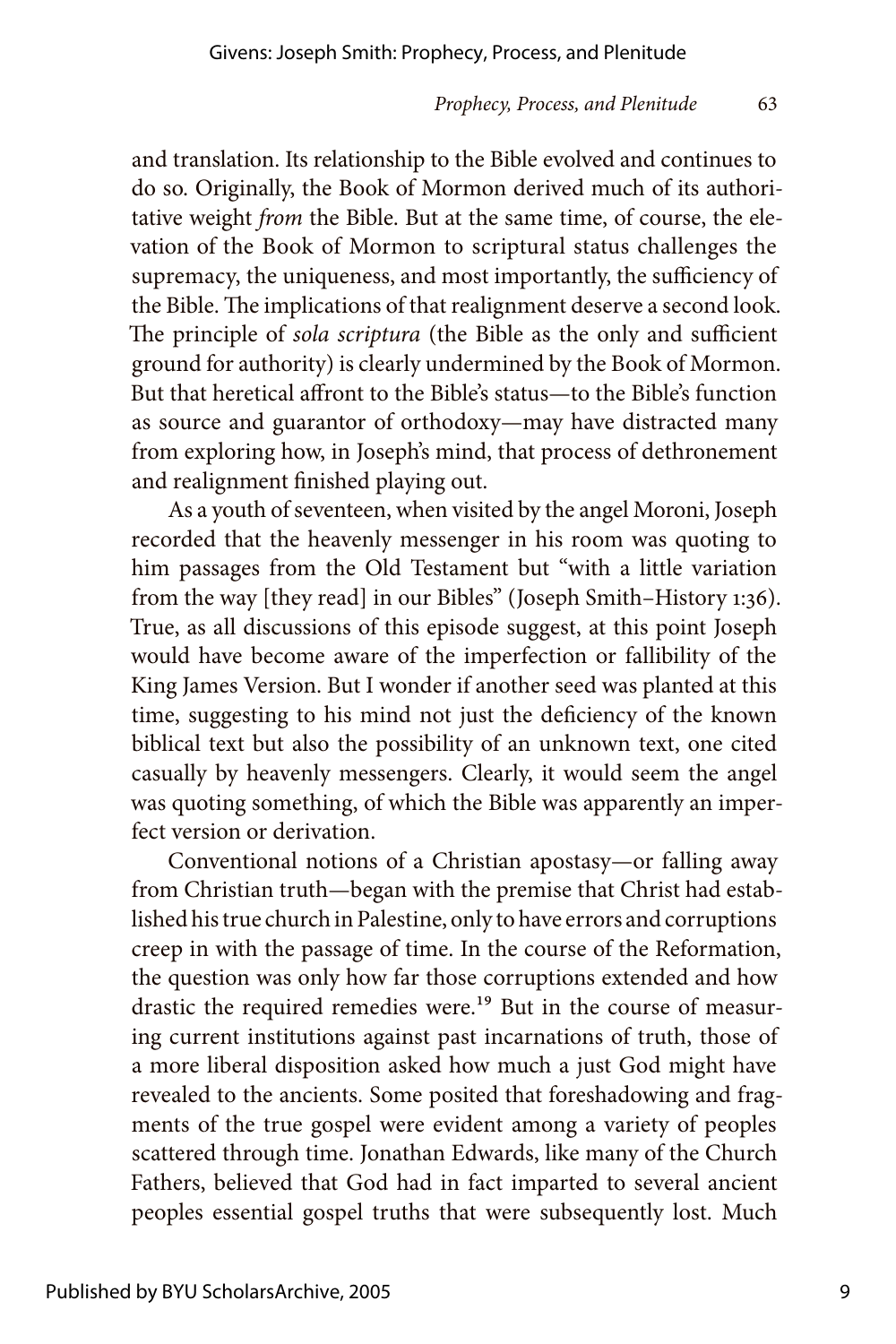earlier, Augustine expressed a version of this idea when he wrote in his *Retractions*, "What is now called Christian religion has existed among the ancients, and was not absent from the beginning of the human race."<sup>20</sup> While smatterings of eternal principles emerged in the religions and philosophies of antiquity, adherents of this line of reasoning held that only the Bible represented the full and complete account of God's revelation. (Speaking of the Jews, for instance, a commentator contemporary with Edwards wrote that "we have the gospel as well as they [had], and in greater purity. $i^{21}$ ]

*Prisca theologia* (ancient wisdom), as this doctrine has been labeled, or "fulfillment theology" as variations of the doctrine are called in recent formulations, were useful both to account for prevalent archetypes (such as animal sacrifice and the idea of a divine incarnation) that could otherwise impugn the uniqueness and hence the validity of Christian doctrines and to assert God's justice and mercy in dispensing truth to Christian, Jew, and pagan alike. But whereas previous thinkers had emphasized the fragmentary nature of prior revelation and its final consummation in modern scripture, Joseph pushed the principle of *prisca theologia* in the other direction. "From what we can draw from the Scriptures relative to the teaching of heaven," he said, "we are induced to think that much instruction has been given to man since the beginning which we do not possess now."<sup>22</sup>

 Joseph's production of the Book of Mormon was the most conspicuous embodiment of this challenge to biblical sufficiency; the new scripture itself hammered home the message of God's word as endlessly iterated and endlessly proliferating. As God declared in Nephi's account, "I shall speak unto the Jews and they shall write it; and I shall also speak unto the Nephites and they shall write it; and I shall also speak unto the other tribes of the house of Israel . . . and they shall write it; and I shall also speak unto all nations of the earth and they shall write it" (2 Nephi 29:2). But before Joseph even finished the translation, a most enigmatic revelation suggested that Joseph's paradigm was undergoing another dramatic revision. In April 1829, he produced "a translated version of the record made on parchment" by John the Beloved (Doctrine and Covenants 7, section heading). No matter that Joseph never claimed to have the parchment itself, or that the content of the record was not theologically significant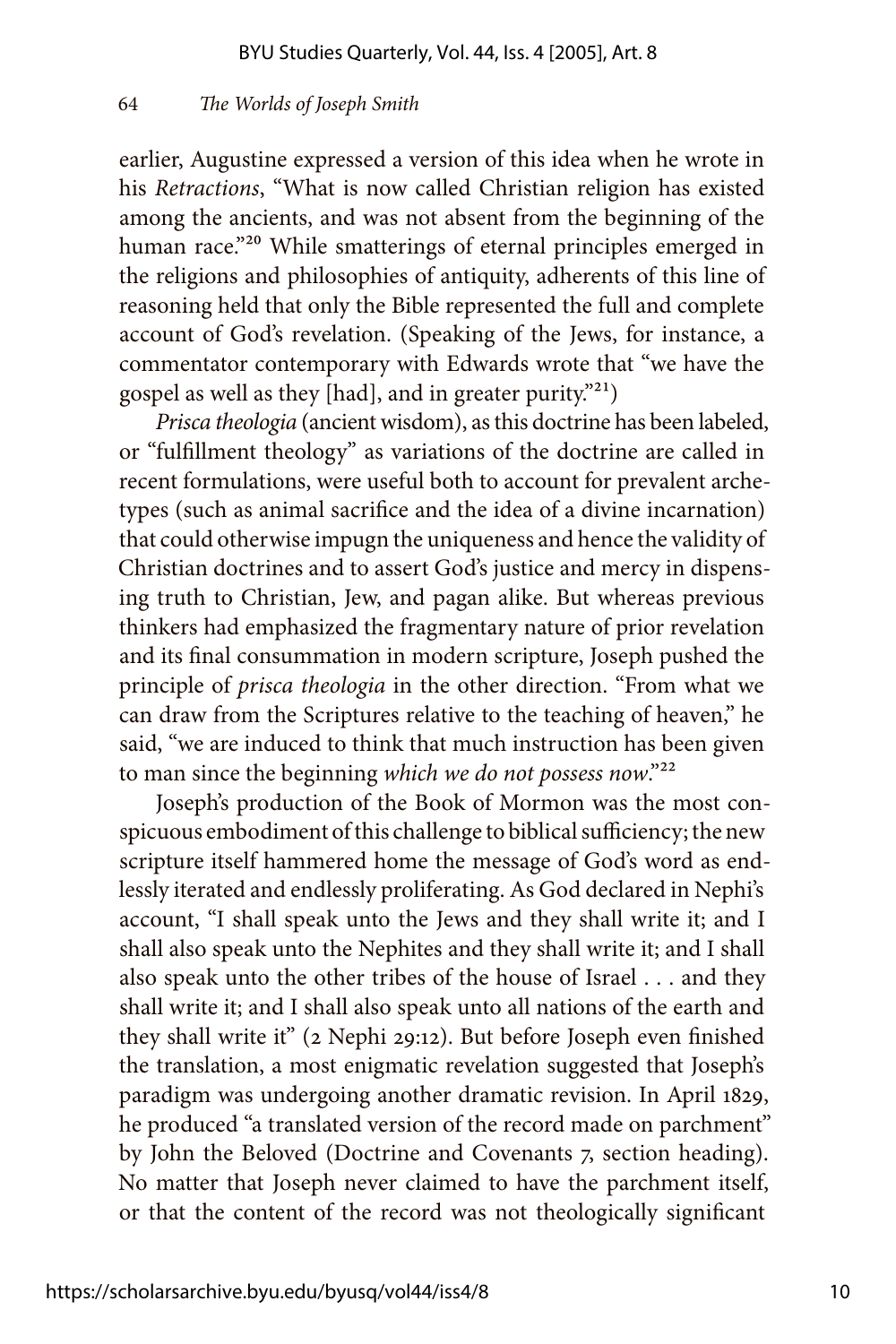(except insofar as it turned the *myth* of John's reputed immortality into the *history* of John's immortality). It was, again, what this fragmentary puzzle piece was suggestive of: the incompleteness of the biblical record and the corresponding totality of something that Joseph was moving toward.

 Mere months after publishing the Book of Mormon, Joseph even more emphatically reversed the Christian arrow of time, with its consummation in a totalizing biblical revelation and Christian dispensation, when he recast the Mosaic narrative of Adam as one in which the patriarch of the human race was the first Christian proselyte. God himself, Joseph wrote in this restoration of ancient scripture,

called upon our father Adam by his own voice, saying: . . . If thou wilt turn unto me, . . . and repent of all thy transgressions, and be baptized . . . in the name of mine Only Begotten Son, . . . which is Jesus Christ, the only name which shall be given under heaven, whereby salvation shall come unto the children of men, ye shall receive the gift of the Holy Ghost. (Moses 6:51-52)

 This Book of Moses was unlike anything Joseph had until then produced. In contrast to the Book of Mormon, it was not rooted in a recovered ancient record. And unlike his many other revelations, it was not God speaking to his heart and mind. It was a verbal facsimile, but of what original? At this same moment in time, Joseph embarked upon a translation of the Old Testament, and later the New, but it was a translation again without any original to which he had access. He used no ancient manuscripts. Two years later, he received an elaborate revelation long honored with the simple designation "the Vision," which detailed the kingdoms of glory in the hereafter. It was, Joseph wrote significantly of the document he dictated, "a transcript from the records of the eternal world."<sup>23</sup> One year later, in a similar manner, Joseph recorded an excerpt of quotations from a first-person account written by John—yet another record that Joseph quotes from that he did not possess himself (Doctrine and Covenants  $93:6-17$ ).

 A few years later, Joseph pushed the temporal parameters of the gospel even further back when he recounted in the writings of Abraham the foundational events that occurred in the Great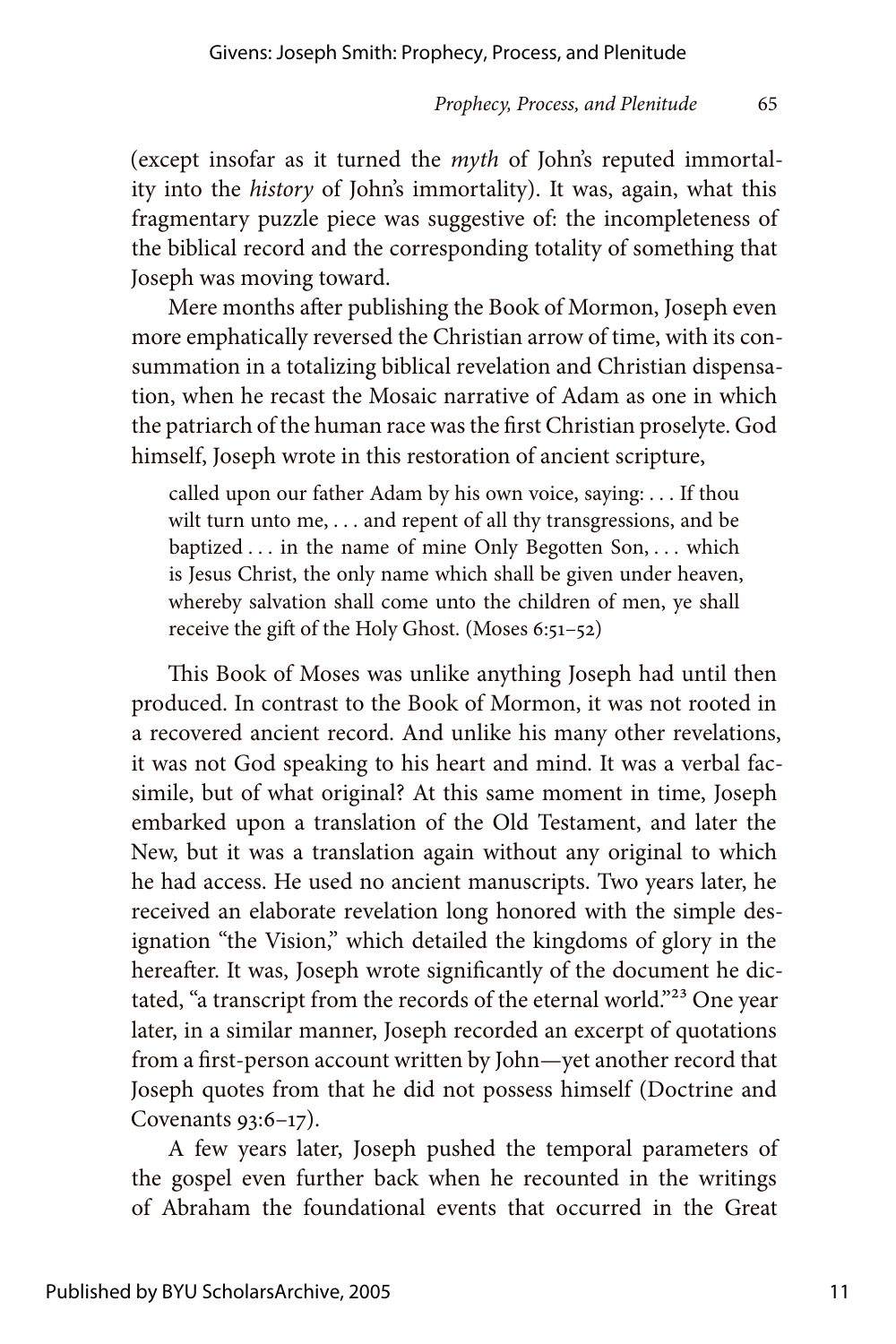Council in Heaven—a scriptural production apparently inspired by, but apparently not translated directly from, ancient papyri. The particulars of these Abrahamic writings—like the recuperated Genesis material, including an account of Enoch, and also the Zenos parable from the Book of Mormon and missing writings of the apostle John need to be evaluated on their own terms, but it is simply the grand project, the intimated master blueprint, that constitutes a major idea in its own right. The cumulative weight of these experiences seems to have created in Joseph's mind a major paradigm shift, a wholesale inversion of the traditional model of biblical fullness and *prisca theologia*. Rather than finding in the pagans and ancients foreshadowing and tantalizing hints of God's revelation, which would culminate in the Christian canon, Joseph worked, with growing momentum, backwards and outwards. He gradually conceived of his objective as nothing less than to point us in the direction—through the assemblage of the myriad worlds he revealed—of a gospel plenitude that transcended, preceded, and subsumed any and all earthly incarnations, the Bible included. This vision or intimation of what I would call an "Ur-Text" induced him to transgress linguistic, religious, and other boundaries in its pursuit.<sup>24</sup>

 This text was not only immanent in Joseph's thought; it is in fact a powerful and prominent image in the scriptural canon itself. Only eleven verses into the Book of Mormon, Lehi is bidden by Christ to take a book and read, from which book he then reads and sees "many great and marvelous things" (1 Nephi 1:14), which give him a knowledge of the future, horror at human wickedness, and rejoicing in God's mercy. Likewise Ezekiel is given a book, which he is commanded to eat (Ezekiel 2:8–0) as is John the Revelator (Revelation 0). Joseph's enterprise thus takes literally the implications of these scriptural images. Since those books precede, rather than follow from, the canonical record, Joseph works backwards in quest of the wholeness they represent.

 In this context, one begins to see why Joseph's thoughts appear undisciplined and unsystematic. His major project was not the correction or enunciation of particular theological principles but the complete reconceptualization of the scope and sweep of gospel parameters themselves. The burden that he bequeathed to posterity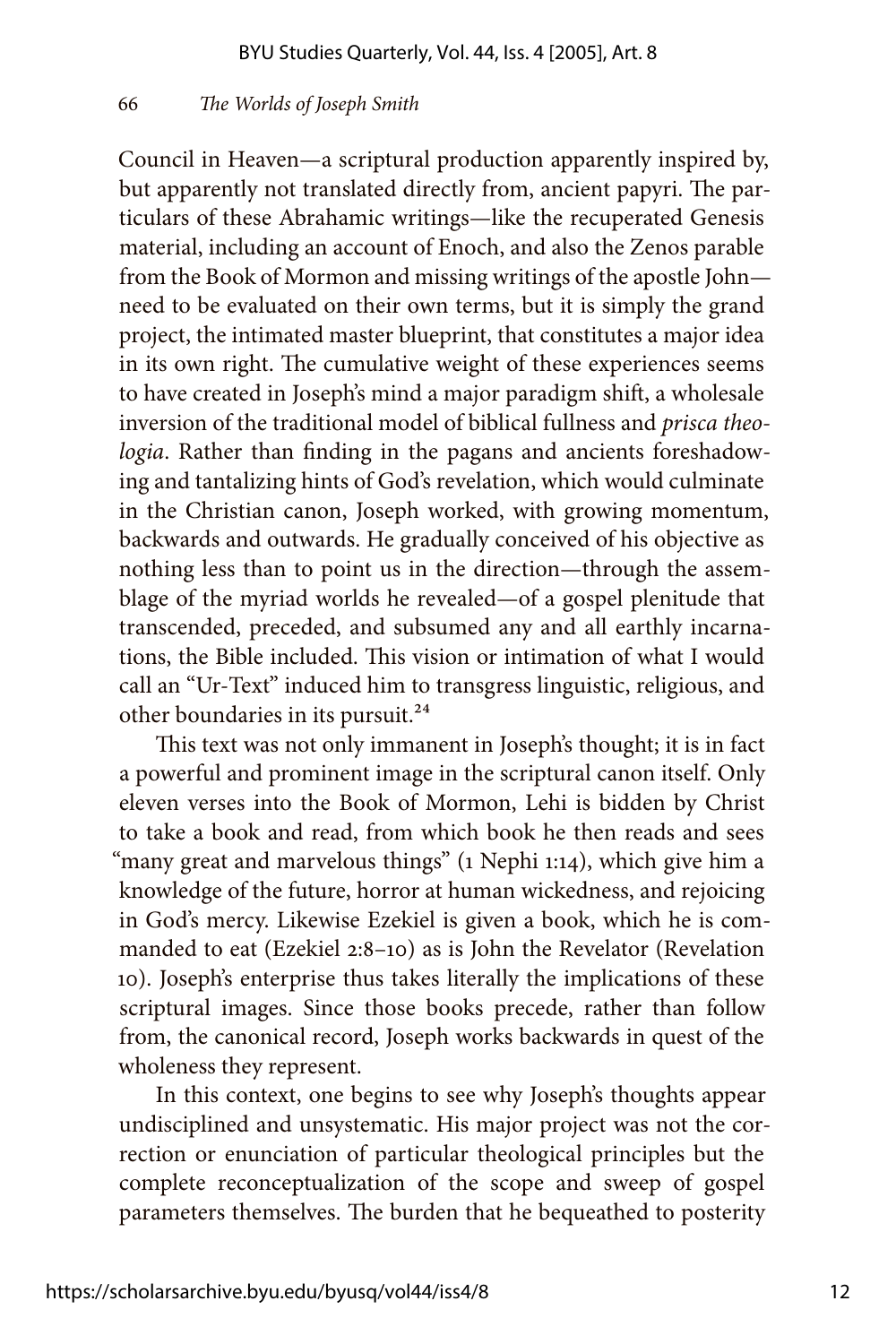was an array of remarkable, tantalizing texts with consistent themes, motifs, and patterns that emerge in a whole series of entire worlds recovered from the past: premortal realms, councils in heaven, Nephite and Jaredite civilizations, an Adamic gospel dispensation, Enoch's life and ministry, Mosaic epiphanies, and weeping Gods. One searches for a vocabulary adequate to such endlessly proliferating layers of time and being, beckoning us to imagine a totality that they all share.

 The remaining question is: how do the particulars of Joseph's past worlds hold up? If his collapse of the sacred into the temporal is to succeed, if we are to see his project as truly historical rather than as simply mythic, then ultimately, the worlds of the Nephites and Jaredites and of Enoch, like the words of Adam and Abraham and Moses and John that he recovered, cannot resist examination as the historical records they purport to be.

 Only now, with the passage of two hundred years or more, may we have enough distance from the career of Joseph Smith to adequately assess his contributions. This is not alone because of the advantages of hindsight and historical perspective or of the development of critical tools and disciplinary sophistication adequate to the task. These are all important aids. But in the case of Joseph Smith, one simply has to step back from a canvas as large as the one he painted.

#### **Notes**

. William Blake, *Jerusalem* (London: Allen and Unwin, 964).

 2. Joseph Smith Jr., *History of The Church of Jesus Christ of Latter-day Saints*, ed. B. H. Roberts, 2d ed., rev., 7 vols. (Salt Lake City: Deseret Book, 1971), 5:401 (hereafter cited as *History of the Church*).

3. *History of the Church*, 6:428.

 4. Terryl L. Givens, *By the Hand of Mormon: The American Scripture That Launched a New World Religion* (New York: Oxford University Press, 2003). See especially pages 66–82.

 5. Parley P. Pratt, "A Dialogue Between Joseph Smith and the Devil," *New York Herald* (January 1, 1844), reprinted in Richard H. Cracroft and Neal E. Lambert, *A Believing People: Literature of the Latter-day Saints* (Provo, Utah: Brigham Young University Press, 1974), 34.